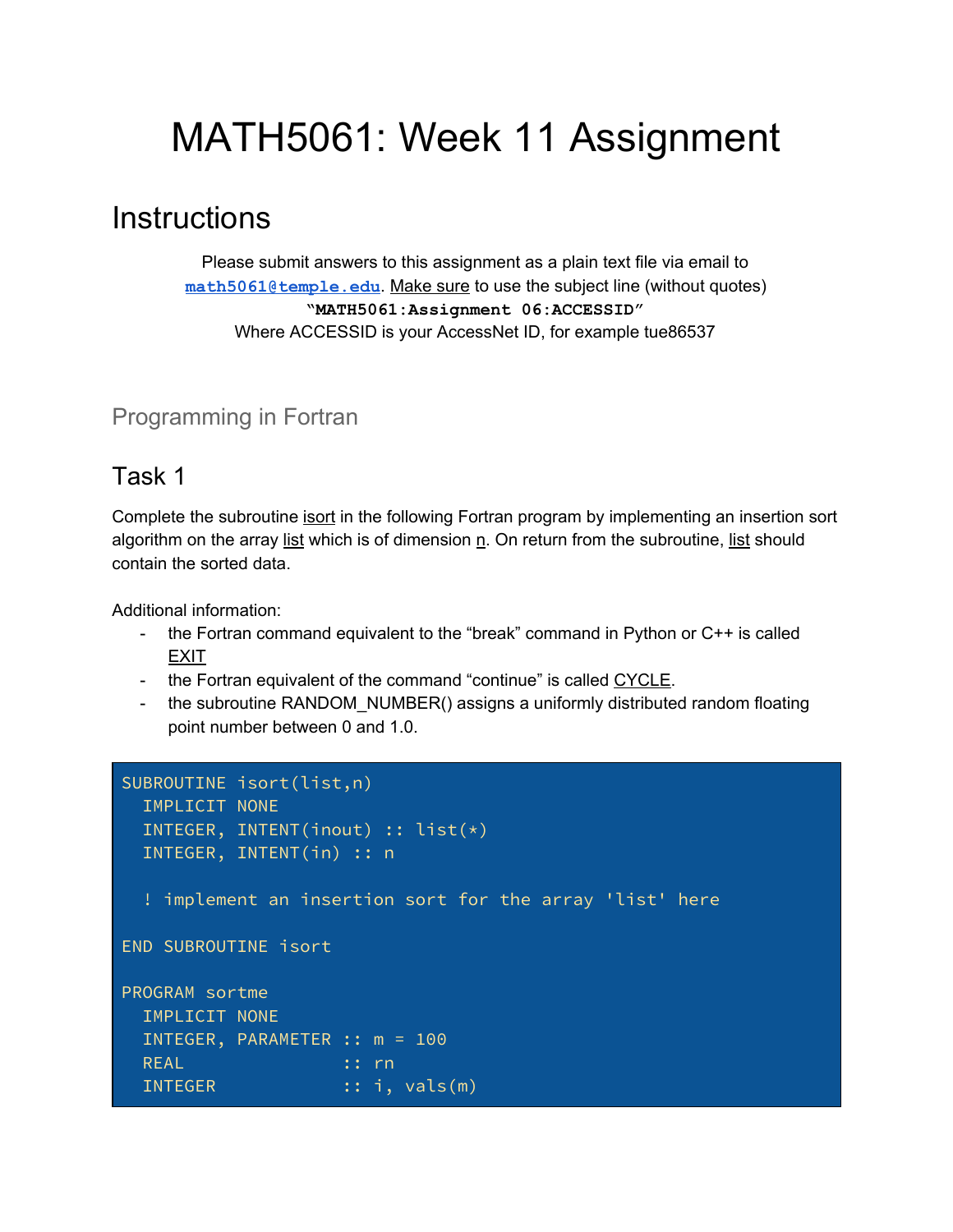```
 ! fill array with random integer numbers between 0 and 999
   CALL RANDOM_SEED()
  DO i=1,m CALL RANDOM_NUMBER(rn)
      vals(i) = INT(1000.0*rn) END DO
  WRITE(6,*) 'unsorted:'
  WRITE(6,fmt='(10I6)') vals
  CALL isort(vals,m)
  WRITE(6,*) 'sorted:'
  WRITE(6,fmt='(10I6)') vals
END PROGRAM sortme
```
#### Task 2

Complete the following Fortran program as indicated by the various comments.

```
 ! implement a function dotp(x,y,n) here which computes the
  ! dot product of the 1-dimensional floating point arrays x
   ! and y of the same length n
PROGRAM dot
  IMPLICIT NONE
 INTEGER :: m
 REAL, ALLOCATABLE :: v1(; )v2(: )
 REAL :: dotp
  PRINT*,'Give length of arrays (max. 100):'
  READ*, m
 IF ((m < 1) .OR. (m > 100)) THEN
      STOP 'Invalid length'
   END IF
 ALLOCATE(v1(m),v2(m))
```